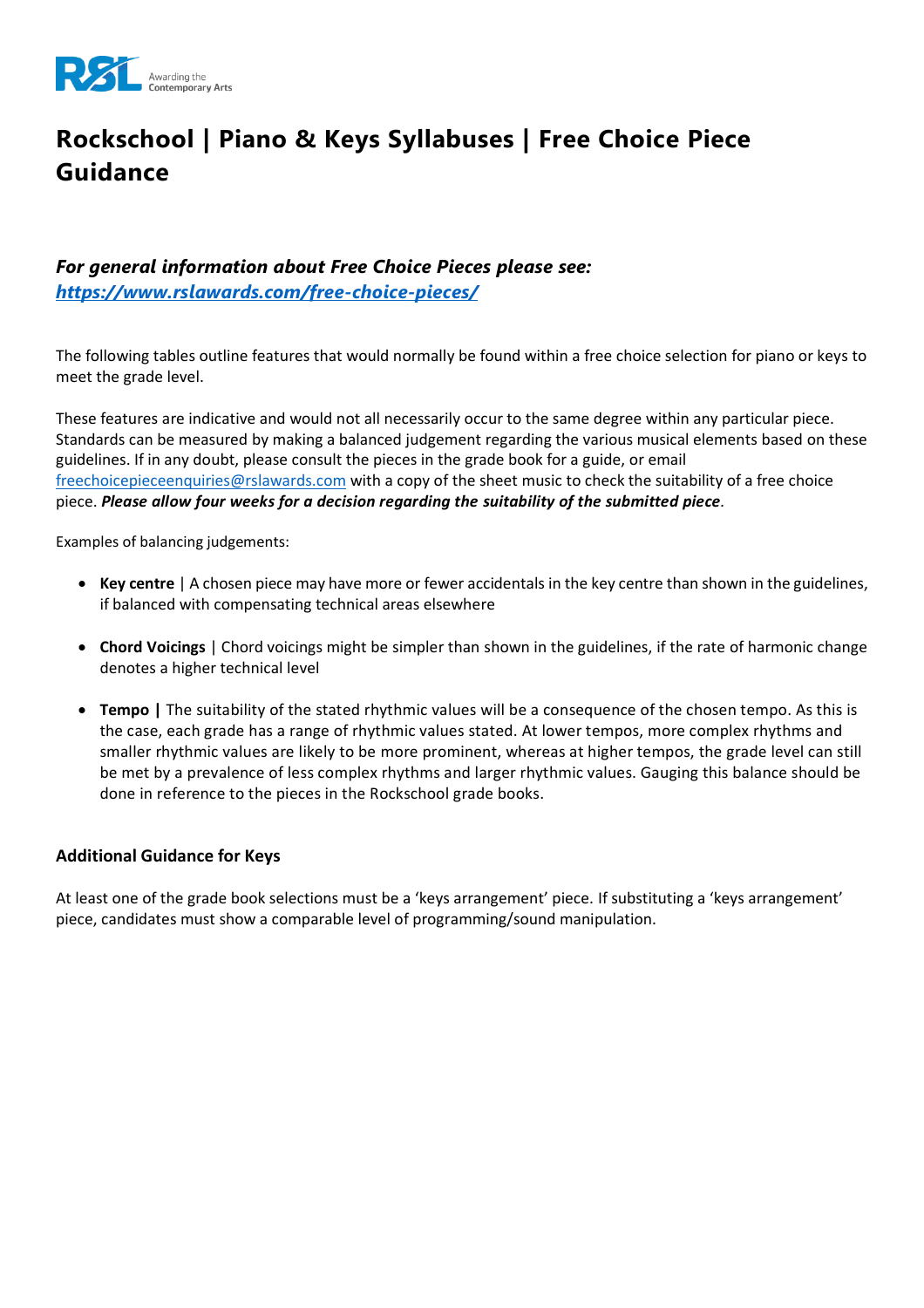## **FREE CHOICE PIECE GUIDELINES | Debut**

| <b>Duration</b>                                  | 40 secs $-1$ min 20 secs                                                                                                         |
|--------------------------------------------------|----------------------------------------------------------------------------------------------------------------------------------|
| <b>Key</b>                                       | C major / A minor                                                                                                                |
| <b>Tempo</b>                                     | 60-130 bpm                                                                                                                       |
| <b>Time signatures</b>                           | 4/4, 3/4                                                                                                                         |
| <b>Rhythmic values</b>                           | 8th notes and rests, occasional dotted quarter notes                                                                             |
| <b>Dynamics</b>                                  | None, or very simple/sparse                                                                                                      |
| <b>Articulation &amp; phrasing</b>               | None, or very simple/sparse                                                                                                      |
| <b>Melodic features</b>                          | Mainly stepwise movement or small intervallic transitions                                                                        |
| <b>Harmonic features</b>                         | Occasional two-note chords in one hand (three-note chords will be between both<br>hands)                                         |
| <b>Rhythmic features</b>                         | Non-complex rhythmic groupings                                                                                                   |
| <b>Keyboard features (keys</b><br>syllabus only) | Single patch settings with basic variety of sounds [e.g. electric piano, organ, pad]<br>Basic layering of sounds (eg. piano/pad) |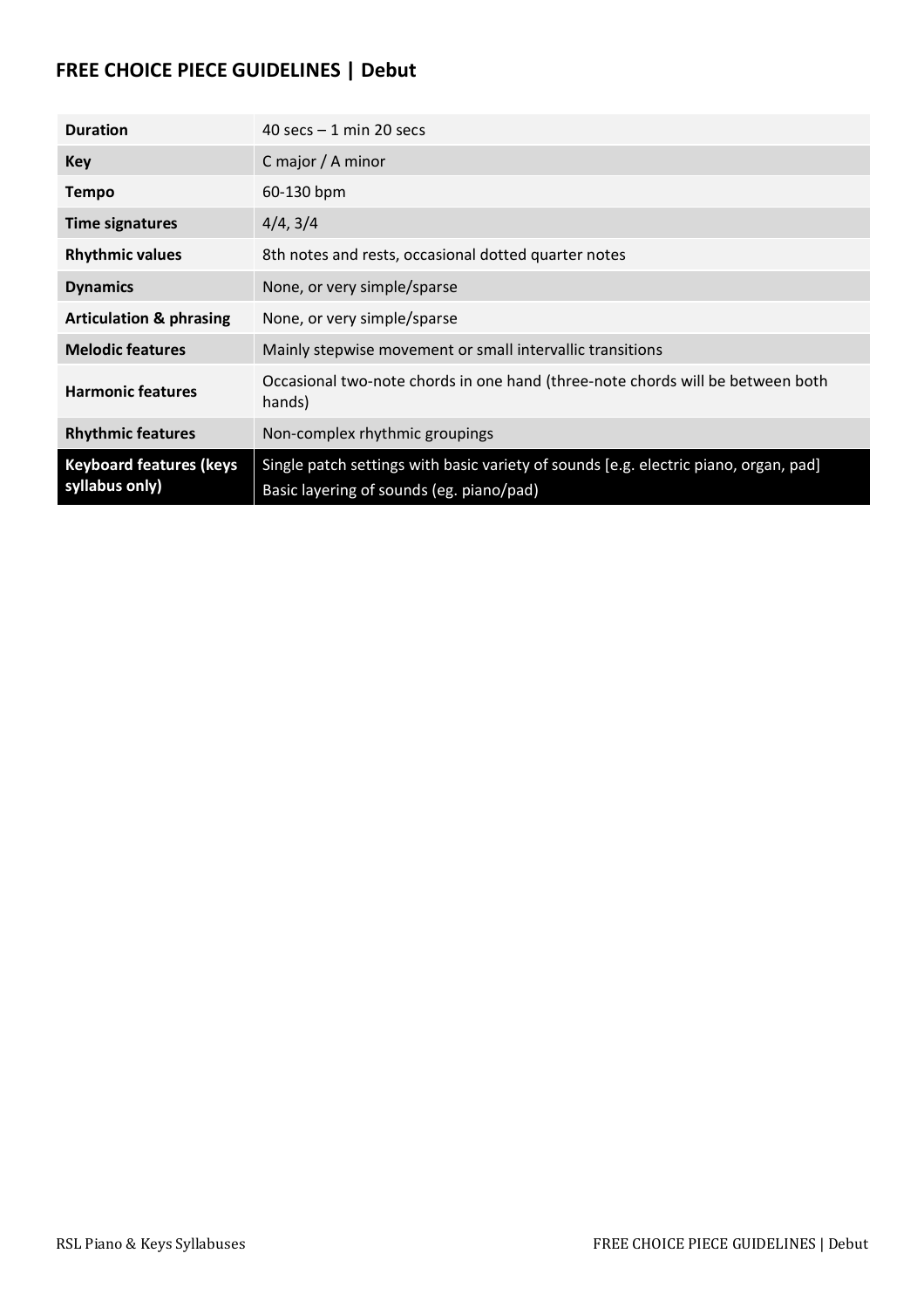| <b>Duration</b>                                  | 50 secs $-1$ min 30 secs                                                                                                                    |
|--------------------------------------------------|---------------------------------------------------------------------------------------------------------------------------------------------|
| <b>Key</b>                                       | One sharp or one flat, or no sharps or flats but accidentals may occur within the piece                                                     |
| <b>Tempo</b>                                     | 60-140 bpm                                                                                                                                  |
| <b>Time signatures</b>                           | 4/4, 3/4, 6/8                                                                                                                               |
| <b>Rhythmic values</b>                           | 8th notes and rests, dotted 8th notes and syncopations, occasional 16th notes,<br>occasional non-complex triplet groupings                  |
| <b>Dynamics</b>                                  | Simple dynamics [P, F]                                                                                                                      |
| <b>Articulation &amp; phrasing</b>               | Simple changes in articulation and phrasing, occasional slurs and simple occasional<br>use of staccato and accented articulation may occur. |
| <b>Melodic features</b>                          | Mainly stepwise movement or small intervallic transitions - overall tessitura generally<br>not greater than an octave                       |
| <b>Harmonic features</b>                         | Two-note chords in one hand, occasional three-note chords, four-note chords will<br>generally be spread across both hands                   |
| <b>Rhythmic features</b>                         | Rhythms will be simple; simultaneously differing patterns will be limited                                                                   |
| <b>Keyboard features (keys</b><br>syllabus only) | Single patch settings with basic variety of sounds [e.g. electric piano, organ, pad]<br>Basic layering of sounds (eg. piano/pad)            |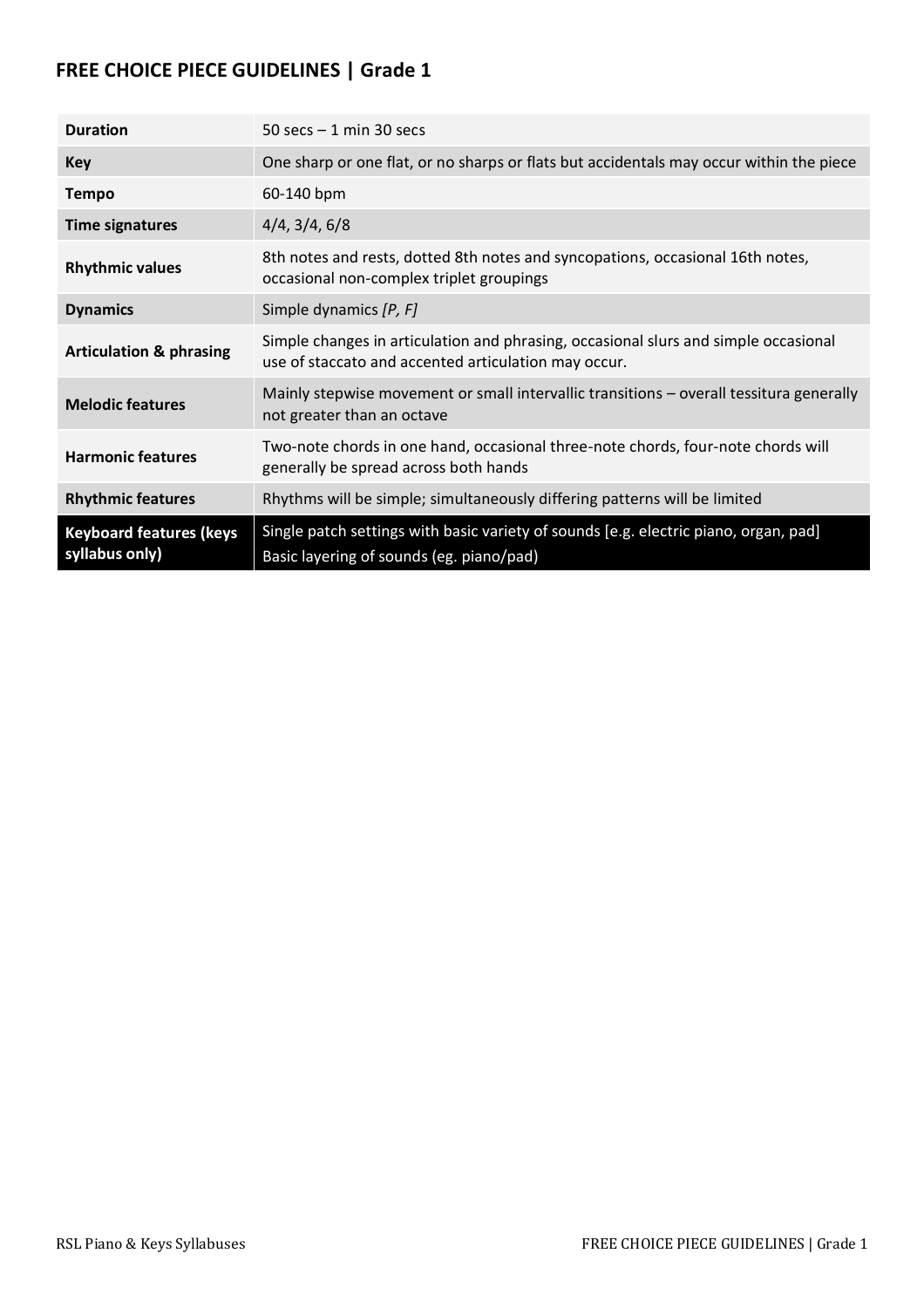| <b>Duration</b>                                  | 1 min 10 secs $-$ 1 min 45 secs                                                                                                                                                                                              |
|--------------------------------------------------|------------------------------------------------------------------------------------------------------------------------------------------------------------------------------------------------------------------------------|
| Key                                              | Two sharps or flats (or fewer, but accidentals may occur within the piece)                                                                                                                                                   |
| <b>Tempo</b>                                     | 60-140 bpm                                                                                                                                                                                                                   |
| <b>Time signatures</b>                           | $4/4$ , $3/4$ , $2/4$ , $6/8$ , $9/8$ , $12/8$                                                                                                                                                                               |
| <b>Rhythmic values</b>                           | 16th notes and rests, dotted 8th notes and syncopations, occasional 16th note<br>syncopation, non-complex triplet groupings. Simpler rhythms appear in conjunction<br>with other elements (e.g. more detailed harmonic work) |
| <b>Dynamics</b>                                  | Simple dynamics $[P, F, MP, MF]$ , crescendo $\langle$ and diminuendo $\langle$ >)                                                                                                                                           |
| <b>Articulation &amp; phrasing</b>               | Frequent changes in articulation and phrasing, slurs and simple use of<br>staccato/accented articulation may occur.                                                                                                          |
| <b>Melodic features</b>                          | Greater intervallic transitions and more frequent accidentals may occur                                                                                                                                                      |
| <b>Harmonic features</b>                         | Two-note chords in one hand, occasional three-note chords, four-note chords will<br>generally be spread across both hands                                                                                                    |
| <b>Rhythmic features</b>                         | Rhythmic groupings may differ more frequently between hands                                                                                                                                                                  |
| <b>Keyboard features (keys</b><br>syllabus only) | Single patch settings with basic variety of sounds [e.g. electric piano, organ, pad]<br>Basic layering of sounds (eg. piano/pad)                                                                                             |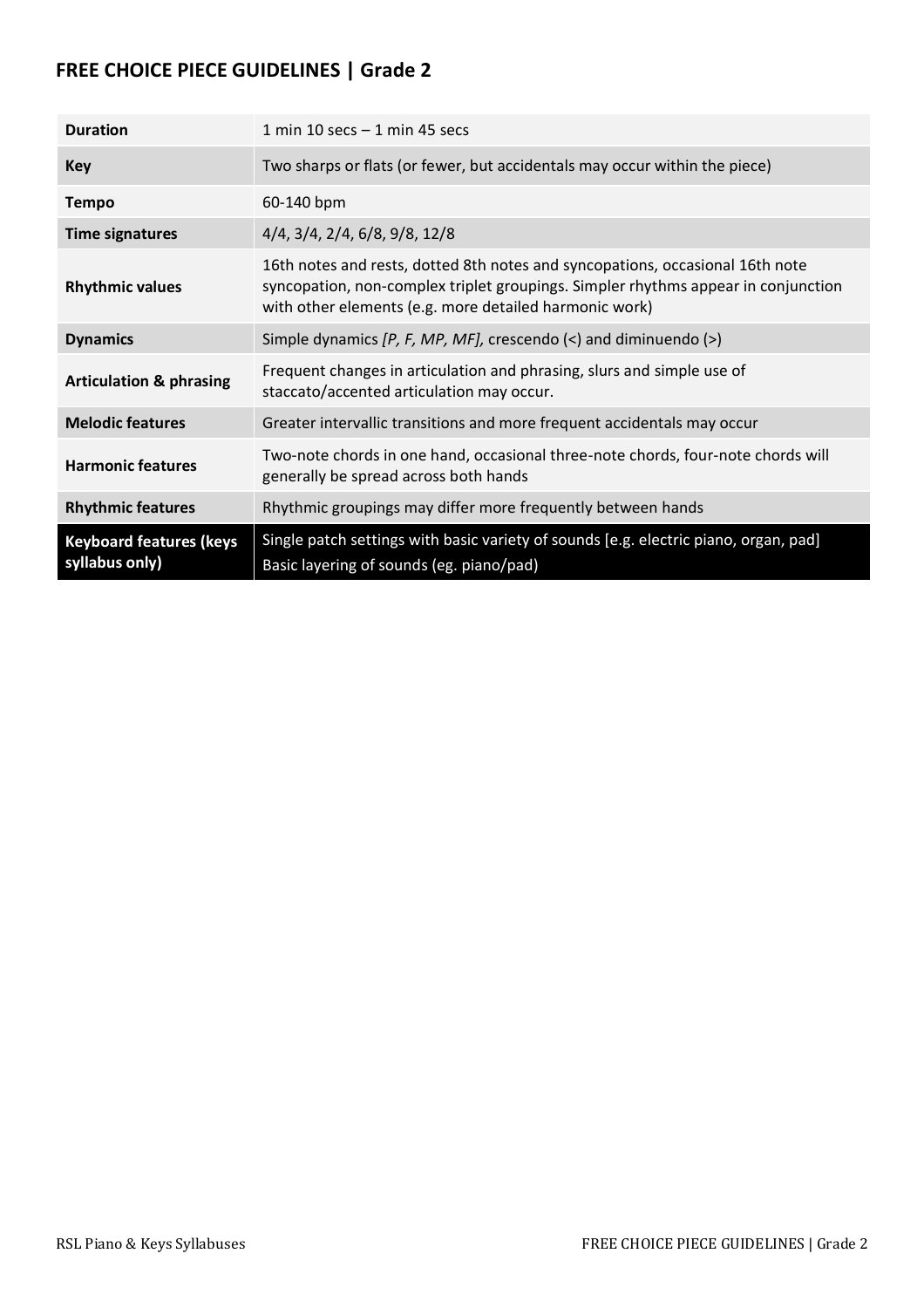| <b>Duration</b>                                  | 1 min 30 secs $-$ 2 mins                                                                                                                                                                                   |
|--------------------------------------------------|------------------------------------------------------------------------------------------------------------------------------------------------------------------------------------------------------------|
| Key                                              | Three sharps or flats (or fewer, but accidentals may occur within the piece)                                                                                                                               |
| <b>Tempo</b>                                     | 60-150 bpm                                                                                                                                                                                                 |
| <b>Time signatures</b>                           | 4/4, 3/4, 2/4, 6/8, 9/8, 12/8                                                                                                                                                                              |
| <b>Rhythmic values</b>                           | 16th notes and rests in more complex groupings, 16th note syncopation, more<br>frequent triplet groupings. Simpler rhythms appear in conjunction with other<br>elements (e.g. more detailed harmonic work) |
| <b>Dynamics</b>                                  | $[P, F, MP, MF],$ crescendo $\langle$ and diminuendo $\langle$ >)                                                                                                                                          |
| <b>Articulation &amp; phrasing</b>               | Articulation and phrasing will have variety and may differ between hands at<br>simultaneous points                                                                                                         |
| <b>Melodic features</b>                          | Greater intervallic transitions may appear spanning over an octave, and more<br>frequent accidentals may occur                                                                                             |
| <b>Harmonic features</b>                         | Four note chords may appear in either hand                                                                                                                                                                 |
| <b>Rhythmic features</b>                         | Rhythmic groupings may differ more frequently between hands or occur<br>simultaneously                                                                                                                     |
| <b>Other features</b>                            | Melody and accompaniment voicings may appear in one hand; musical passages may<br>spread between both hands                                                                                                |
| <b>Keyboard features (keys</b><br>syllabus only) | Single patch settings with basic variety of sounds [e.g. electric piano, organ, pad]<br>Basic layering of sounds (eg. piano/pad)                                                                           |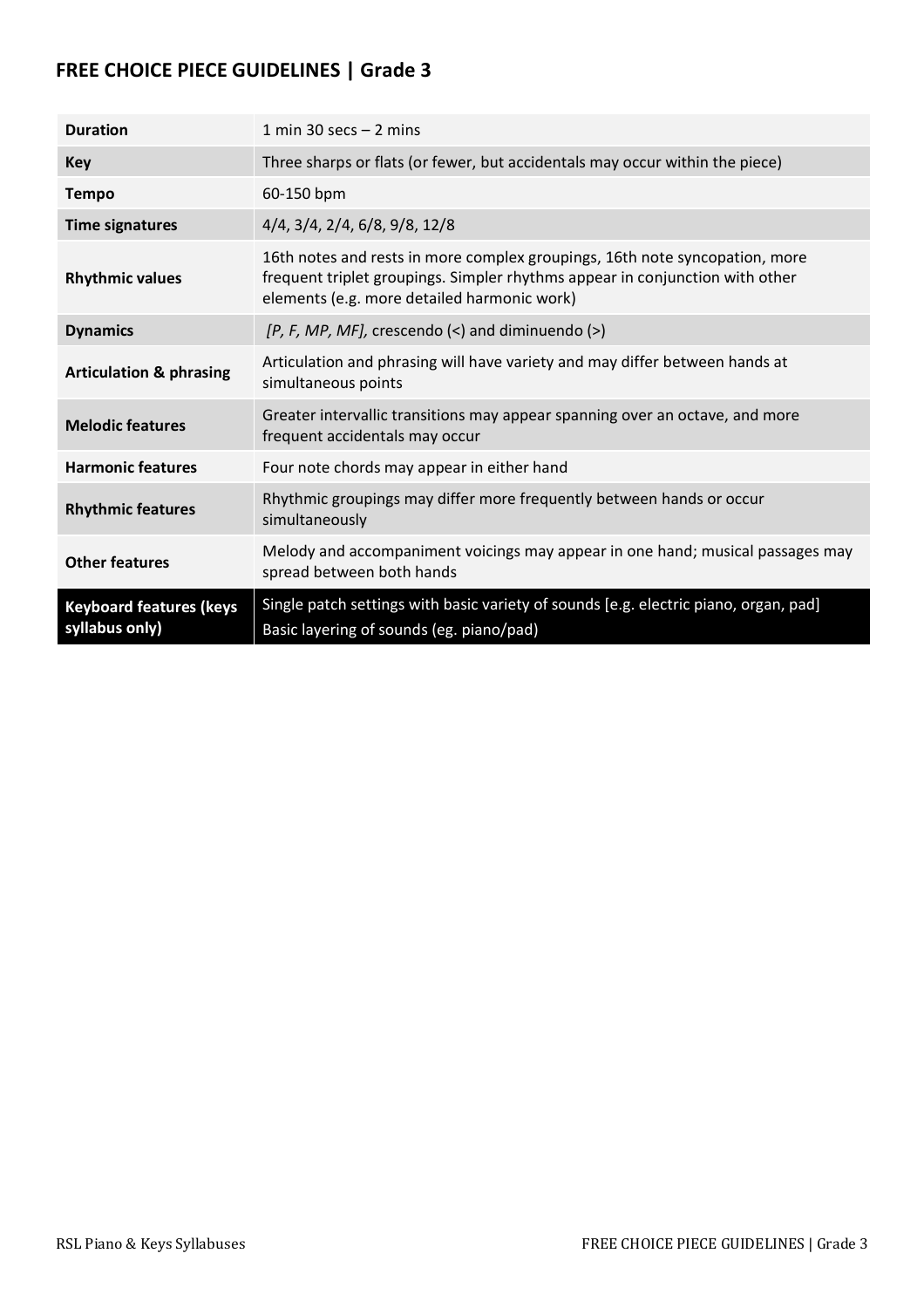| <b>Duration</b>                                  | 1 min 45 secs $-$ 2 min 15 secs                                                                                                                                                                  |
|--------------------------------------------------|--------------------------------------------------------------------------------------------------------------------------------------------------------------------------------------------------|
| <b>Key</b>                                       | Four sharps or flats (or fewer, but accidentals may occur within the piece)<br>There may be very occasional, simple key changes                                                                  |
| <b>Tempo</b>                                     | 60-150 bpm                                                                                                                                                                                       |
| <b>Time signatures</b>                           | $4/4$ , $3/4$ , $2/4$ , $6/8$ , $9/8$ , $12/8$ . There may be very infrequent, simple time signature<br>changes                                                                                  |
| <b>Rhythmic values</b>                           | 16th notes and rests in more complex groupings, occasional 32nd notes, 16th note<br>syncopation. Simpler rhythms appear in conjunction with other elements (e.g. more<br>detailed harmonic work) |
| <b>Dynamics</b>                                  | $[P, F, MP, MF],$ crescendo $(\le)$ and diminuendo $(\ge)$                                                                                                                                       |
| <b>Articulation &amp; phrasing</b>               | Articulation and phrasing will have variety and may differ between hands at<br>simultaneous points                                                                                               |
| <b>Melodic features</b>                          | Intervallic transitions may span over an octave and frequent accidentals may occur                                                                                                               |
| <b>Harmonic features</b>                         | Five note chords may appear in either hand, and partial chords may be combined with<br>melodic elements                                                                                          |
| <b>Rhythmic features</b>                         | Rhythmic groupings may differ more frequently between hands or occur<br>simultaneously                                                                                                           |
| <b>Other features</b>                            | Variety in voicings and accompaniment styles within sections                                                                                                                                     |
| <b>Keyboard features (keys</b><br>syllabus only) | Patch settings will include layers and splits<br>Sound manipulation may include applying effects [eg. vibrato/rotary effect]                                                                     |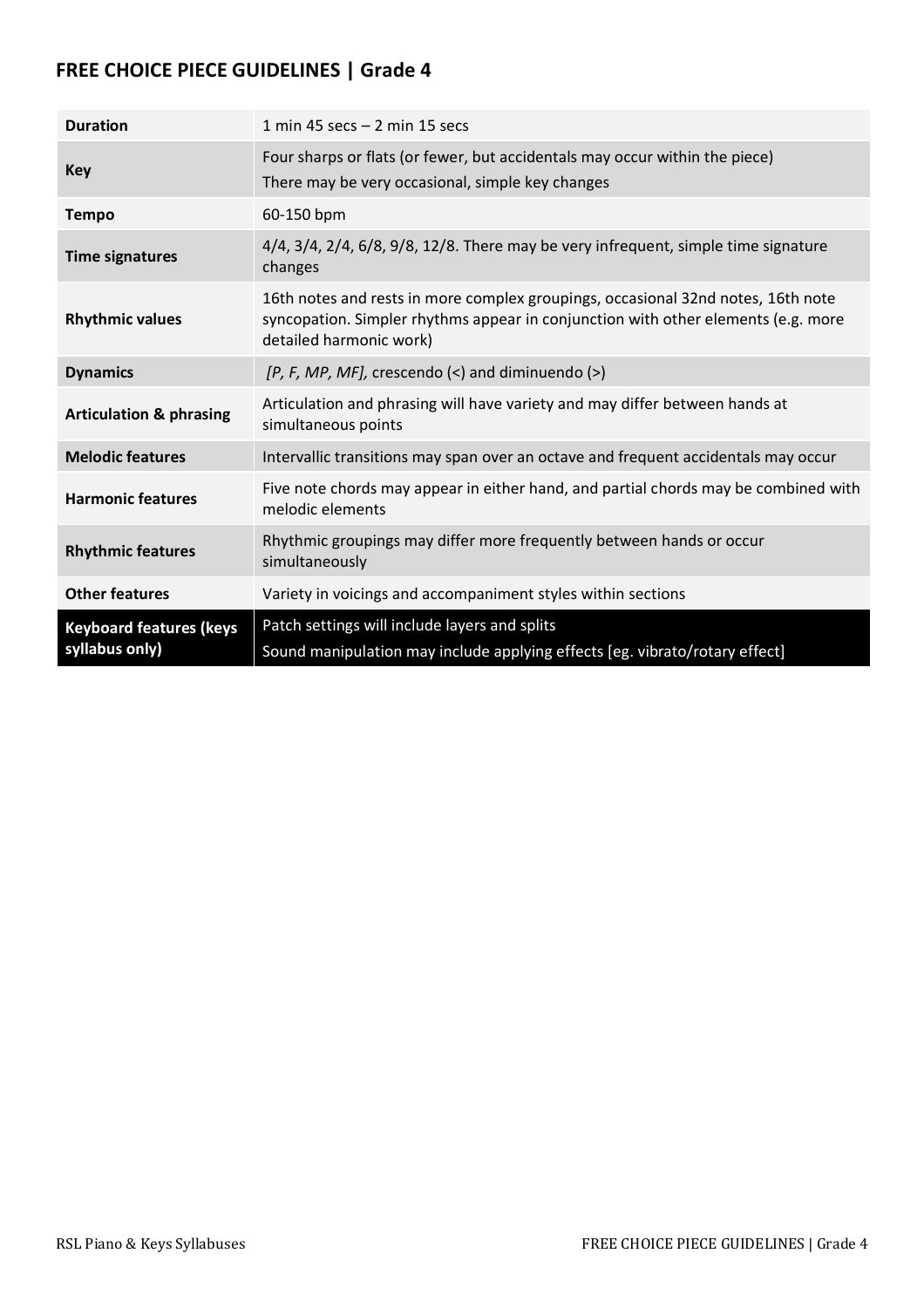| <b>Duration</b>                                  | $2 \text{ mins} - 2 \text{ mins}$ 45 secs                                                                                                                                                        |
|--------------------------------------------------|--------------------------------------------------------------------------------------------------------------------------------------------------------------------------------------------------|
| <b>Key</b>                                       | Five sharps or flats (or fewer, but accidentals may occur within the piece)<br>There may be occasional key centre changes                                                                        |
| <b>Tempo</b>                                     | 60-160 bpm                                                                                                                                                                                       |
| <b>Time signatures</b>                           | $4/4$ , $3/4$ , $2/4$ , $6/8$ , $9/8$ , $12/8$ . There may be occasional time signature changes                                                                                                  |
| <b>Rhythmic values</b>                           | 16th notes and rests in more complex groupings, occasional 32nd notes, 16th note<br>syncopation. Simpler rhythms appear in conjunction with other elements (e.g. more<br>detailed harmonic work) |
| <b>Dynamics</b>                                  | $[P, F, MP, MF],$ crescendo $\langle$ and diminuendo $\langle$ >)                                                                                                                                |
| <b>Articulation &amp; phrasing</b>               | Articulation and phrasing will have variety and may differ between hands at<br>simultaneous points. More subtlety of control between legato and staccato will likely<br>be required              |
| <b>Melodic features</b>                          | Intervallic transitions over an octave may be regular, and frequent accidentals may<br>occur                                                                                                     |
| <b>Harmonic features</b>                         | Five note chords may appear in either hand, and partial chords may be combined with<br>melodic elements. Chordal cluster voicings may be more advanced or more frequent                          |
| <b>Rhythmic features</b>                         | Rhythmic groupings may differ frequently between hands and occur simultaneously;<br>faster note values may be more repetitive/continuous                                                         |
| <b>Other features</b>                            | Variety in voicings and accompaniment styles within sections                                                                                                                                     |
| <b>Keyboard features (keys</b><br>syllabus only) | Patch settings will include layers and/or splits<br>Sound manipulation may include applying effects [eg. vibrato/rotary effect]                                                                  |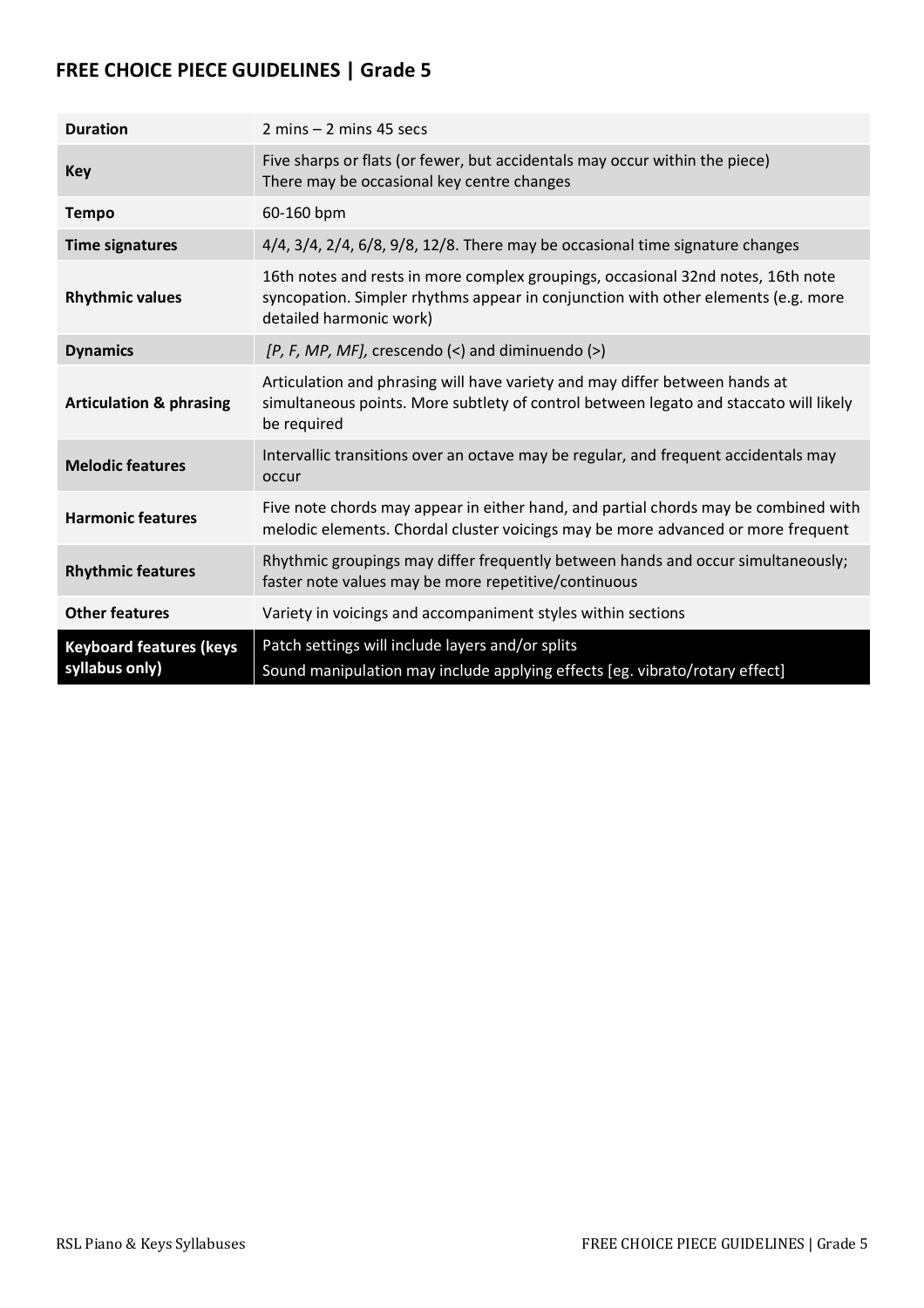| <b>Duration</b>                                  | 2 min 15 secs-3 mins                                                                                                                                                                                                       |
|--------------------------------------------------|----------------------------------------------------------------------------------------------------------------------------------------------------------------------------------------------------------------------------|
| <b>Key</b>                                       | Six sharps or flats (or fewer, but accidentals may occur within the piece)<br>There may be key centre changes                                                                                                              |
| <b>Tempo</b>                                     | 50-200 bpm                                                                                                                                                                                                                 |
| <b>Time signatures</b>                           | $4/4$ , $3/4$ , $2/4$ , $6/8$ , $9/8$ , $12/8$ . There may be more regular time signature changes, or<br>occasional irregular time signatures                                                                              |
| <b>Rhythmic values</b>                           | 16th notes and rests in more complex groupings, 16th note triplets, 32nd notes and<br>frequent syncopation may occur. Simpler rhythms will appear in conjunction with<br>other elements (e.g. more detailed harmonic work) |
| <b>Dynamics</b>                                  | [PP, F, MP, MF, FF], crescendo (<) and diminuendo (>)                                                                                                                                                                      |
| <b>Articulation &amp; phrasing</b>               | Articulation and phrasing will have variety and may differ between hands at<br>simultaneous points.                                                                                                                        |
| <b>Melodic features</b>                          | Notated solos may feature. Intervallic passages and transitions may exceed an octave                                                                                                                                       |
| <b>Harmonic features</b>                         | Five note chords may appear in either hand, and partial chords may be combined with<br>melodic elements. Chordal cluster voicings may be more advanced, denser and/or<br>more frequent                                     |
| <b>Rhythmic features</b>                         | Rhythmic groupings may differ frequently between hands and occur simultaneously;<br>faster note values may be more repetitive/continuous                                                                                   |
| <b>Other features</b>                            | Variety in voicings and accompaniment styles within sections                                                                                                                                                               |
| <b>Keyboard features (keys</b><br>syllabus only) | Patch settings will include multiple layers and splits, and switching to alternative<br>settings in performance<br>Sound manipulation may include applying effects, pitch wheel, modulation                                |
|                                                  |                                                                                                                                                                                                                            |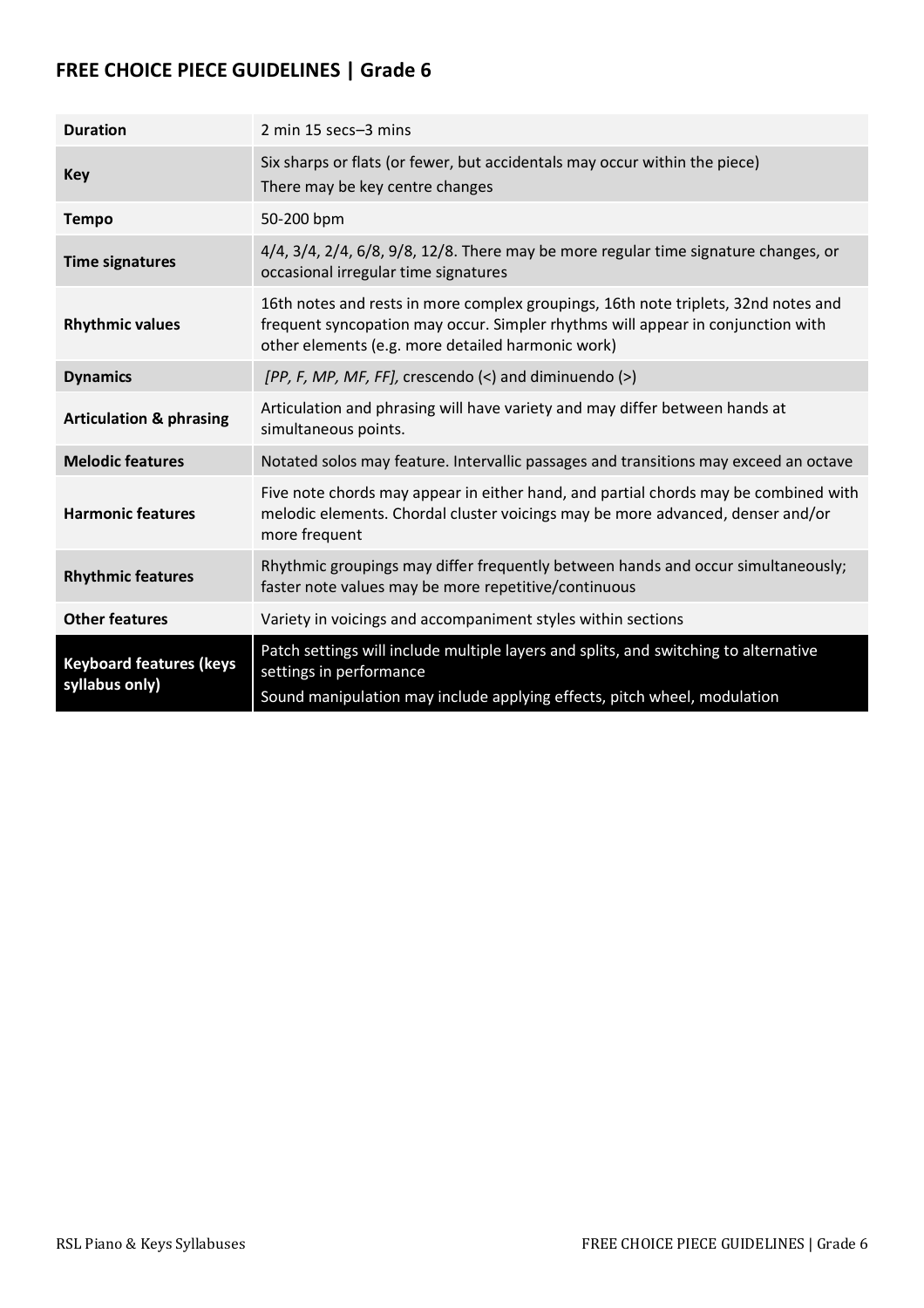| <b>Duration</b>                                  | 2 mins 30 secs $-$ 3 mins 30 secs                                                                                                                                                                                                                                                         |
|--------------------------------------------------|-------------------------------------------------------------------------------------------------------------------------------------------------------------------------------------------------------------------------------------------------------------------------------------------|
| <b>Key</b>                                       | Seven sharps or flats (or fewer, but accidentals may occur within the piece)<br>There may be more frequent key centre changes                                                                                                                                                             |
| <b>Tempo</b>                                     | 50-200 bpm                                                                                                                                                                                                                                                                                |
| <b>Time signatures</b>                           | Any, with changes                                                                                                                                                                                                                                                                         |
| <b>Rhythmic values</b>                           | Any, up to 32nd notes. Complex combinations beyond 16th note triplets will not be<br>frequent, but variations may occur regularly.<br>Simpler rhythms will appear in conjunction with other elements (e.g. more detailed<br>harmonic work, faster tempos or more complex time signatures) |
| <b>Dynamics</b>                                  | Any, with changes, and including strong contrasts                                                                                                                                                                                                                                         |
| <b>Articulation &amp; phrasing</b>               | Articulation and phrasing will have variety and may differ between hands at<br>simultaneous points. Subtlety of control between legato and staccato will be required                                                                                                                      |
| <b>Melodic features</b>                          | Developing notated solos may feature. Intervallic passages and transitions may<br>frequently exceed an octave.                                                                                                                                                                            |
| <b>Harmonic features</b>                         | Five note chords may appear in either hand, and partial chords may be combined with<br>melodic elements. Chordal cluster voicings may be more advanced, denser and/or<br>more frequent                                                                                                    |
| <b>Rhythmic features</b>                         | Rhythmic groupings may differ frequently between hands and occur simultaneously;<br>faster note values will be more repetitive/continuous and combine in both hands                                                                                                                       |
| <b>Other features</b>                            | Voicings and accompaniment styles within sections will show depth and variety of<br>technique                                                                                                                                                                                             |
| <b>Keyboard features (keys</b><br>syllabus only) | Patch settings will include multiple layers and splits, and switching to alternative<br>settings in performance<br>Sound manipulation may include applying effects, pitch wheel, modulation                                                                                               |